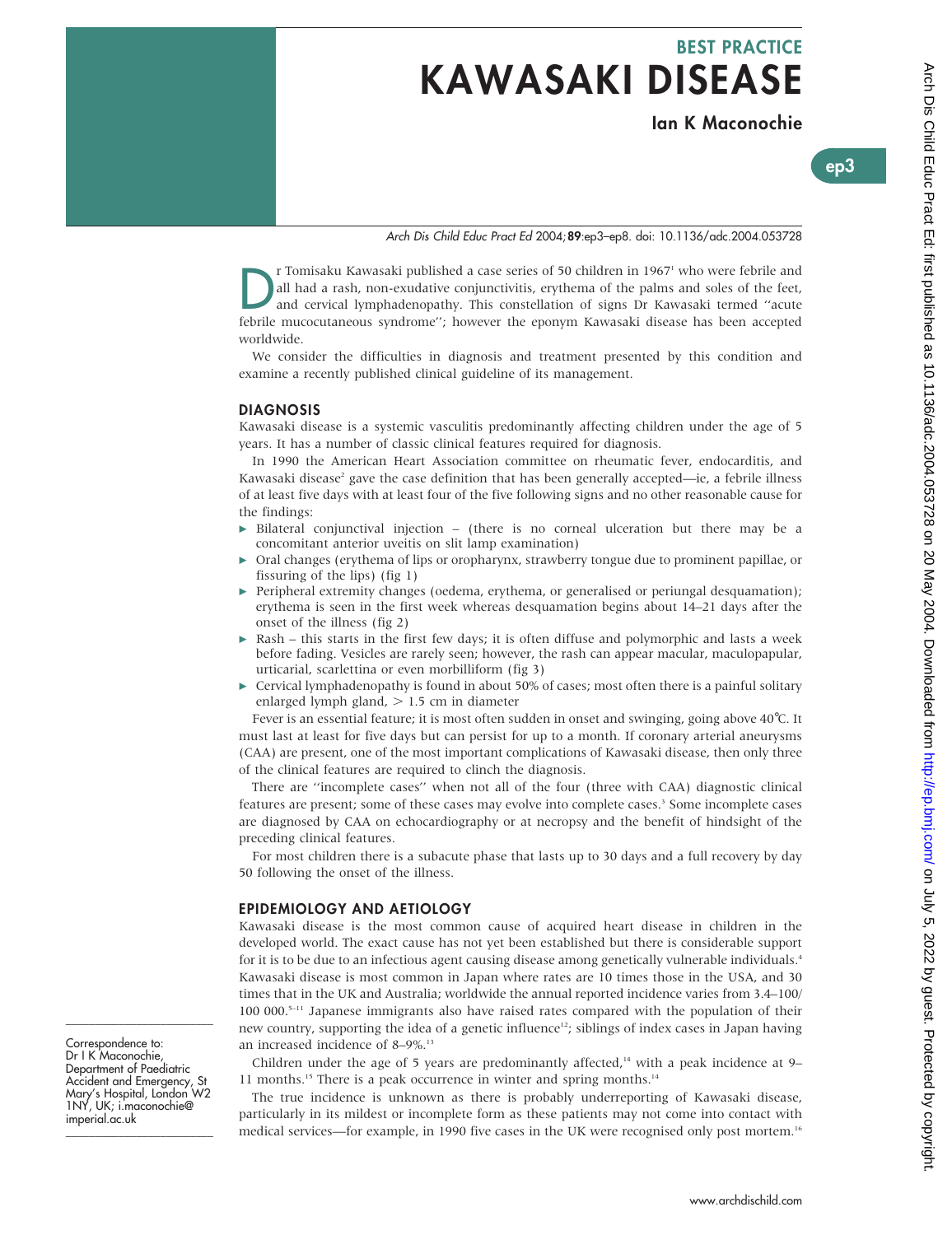

ep4

Figure 1 Mucous membrane changes (injected or fissured lips, redness of pharynx, strawberry-like tongue). Reproduced with permission from Falcini F, et al. Kawasaki disease in the third millineum: a syndrome still at risk to be unrecognised or underdiagnosed. Pediatric Rheumatology Online Journal 2004. (http://www.pedrheumonlinejournal.org/April/kawasaki.html)

Elucidating the aetiology of the disease would direct treatment and provide a more rational basis for its management. Towards this aim there has been considerable focus on a bacterial superantigen toxin being the cause of Kawasaki disease over the past decade; this superantigen is believed to act in a similar fashion to the superantigen toxins of staphylococcal and streptococcal toxic shock syndromes.<sup>17-19</sup>

There are laboratory based studies that lend support to this hypothesis. One study found that the peripheral blood macrophages/monocytes (which function as antigen presenting cells (APC)) of patients with Kawasaki disease are decreased following the administration of immunoglobulin (IVIG). The APC and the T cell are implicated in superantigen disease, as the superantigen binds across the APC to the variable region of the T cell non-specifically at the V  $\beta$ 2 region hence causing a massive upregulation of T cell activation; as IVIG has considerable benefit in treating Kawasaki disease, this would lend support to the idea of superantigen involvement in its aetiology.20

In Kawasaki disease there is a large increase in circulating B cells and fewer T cells; the effect of IVIG in vitro on peripheral lymphocytes is to decrease the percentage of B cells, increase T cells, CD4, CD8 T and CD5+ cells in acute Kawasaki disease (there is a much lesser effect with aspirin alone). $21$ 

Another in vitro study looking for the superantigen aetiology was more equivocal. In this study three colour flow cytometry was used to look at the T cell antigen receptor variable  $\beta$  region families from T cells of Kawasaki disease patients. These were examined pre- and post-immunoglobulin treatment and at 40 days after treatment, being compared with matched paediatric patients and one of their own healthy parents. Of all the V  $\beta$  families studied only VF  $\beta$  2 exhibited statistical differences between pre- and post-IVIG, but the authors of this work questioned the importance of this in the underlying pathoimmunology. There was no association between V  $\beta$  2 findings and T cell activation or adhesion markers, but with V  $\beta$  2 abnormality both CD4+ and CD8+ abnormalities were found. The authors also suggested that patients with Kawasaki disease and cardiac involvement had a more restricted cytotoxic T cell response.<sup>22</sup>



Figure 2 Red swollen hand with swollen fingertip in a 4 year old girl with Kawasaki disease. © Bernard Cohen, reproduced with permission of Dermatlas (www.dermatlas.org)

No bacterial agent elaborating a Kawasaki superantigen toxin has been found.

#### DIFFERENTIAL DIAGNOSIS

The differential diagnoses of Kawasaki disease include:

- Streptococcal infection (including scarlet fever, toxic shock-like syndrome)
- Staphylococcal infection (such as toxic shock syndrome or scalded skin syndrome)
- Measles, rubella, roseola infantum, Epstein Barr virus, influenza A and B, adenovirus
- Mycoplasma pneumoniae
- Stevens-Johnson syndrome
- Systemic idiopathic juvenile arthritis

One of the difficulties of securing the diagnosis is that the clinical features of Kawasaki disease may appear sequentially rather than at the same time, and the feature most commonly identified is desquamation, which occurs late in the disease when cardiac complications may have occurred.

Many of the differential diagnoses can be ruled out clinically; few have a fever that persists for more than five days.<sup>23</sup> <sup>24</sup>

The child with Kawasaki disease is very irritable and inconsolable (which may be due to an aseptic meningitis); however, this may be seen in other infections especially with measles. Another clinical sign is the presence of erythema and induration at the BCG immunisation sites as there is cross reactivity between the heat shock proteins and the T cells of patients with Kawasaki disease.<sup>25</sup>



Figure 3 Morbilliform eruption in a 2 year old boy with Kawasaki Disease. © Peter Rowe, reproduced with permission of Dermatlas (www.dermatlas.org)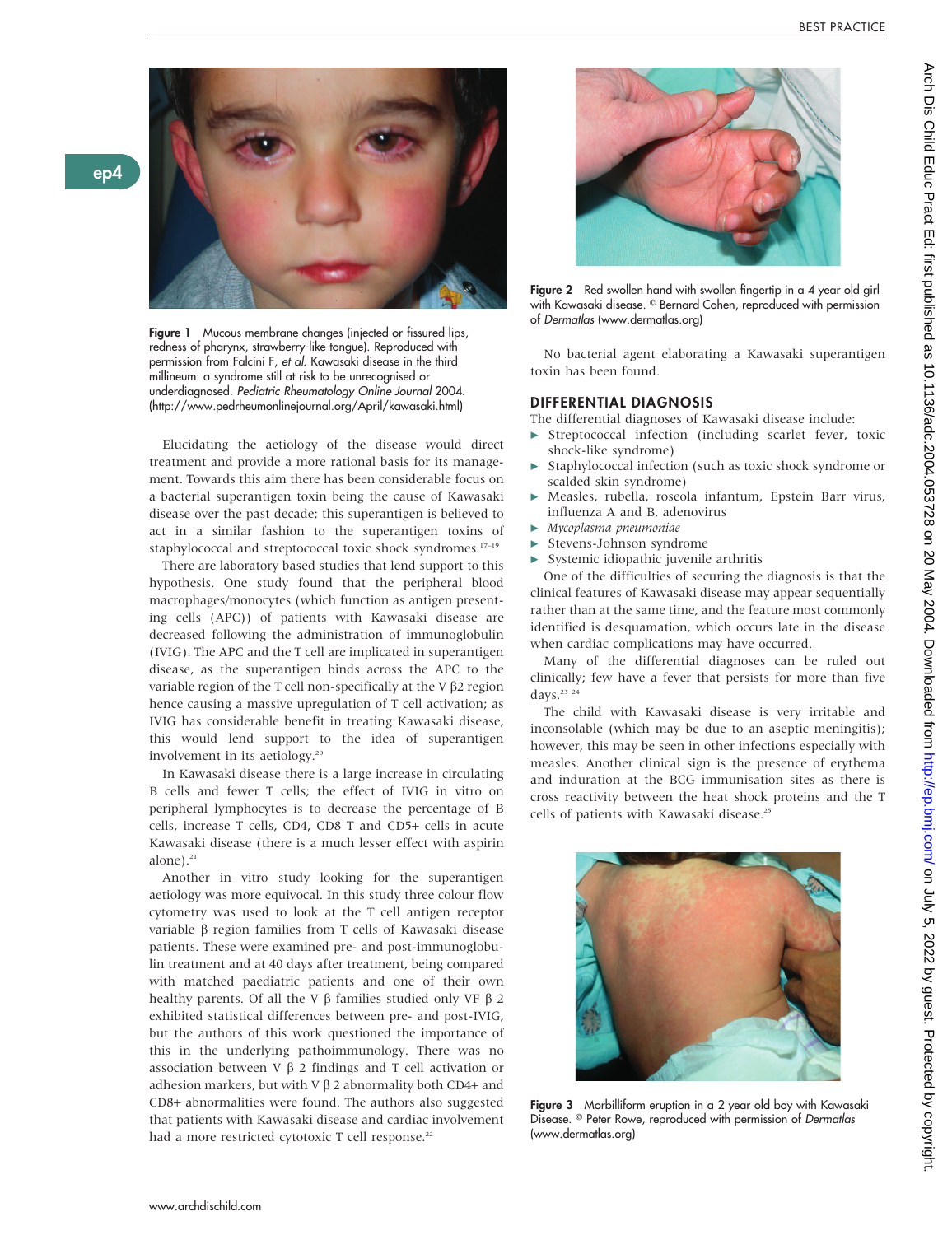ep5

The rash, oral and peripheral changes of scarlet fever are similar to Kawasaki disease, but the lymphadenopathy is more extensive and conjunctivitis is not seen. The rash in scarlet fever normally begins on day 2–3 of the illness, starting in the groins or axillae and rapidly spreading to the trunk, arms and legs. Seven to 10 days later desquamation occurs. The high fever associated with scarlet fever lasts 5–6 days. Scarlet fever responds readily to penicillin treatment or erythromycin for those allergic to penicillin.

Toxic shock and toxic shock-like syndromes are both associated with an ill child who may have erythema of the hands and feet, a diffuse non-specific rash over the face, trunk and limbs that desquamates, mucositis with oral involvement and non-exudative conjunctivitis. The patient needs urgent treatment with antibiotics and supportive therapy. The initial presentation of Kawasaki disease is not with shock.

Scalded skin syndrome is included as a differential diagnosis as there is a macular erythema that starts on the face and becomes more widespread; however, the epidemolytic toxin of Staphylococcus aureus (phage type II but occasionally I or III) causes bullae by separating intraepidermal layers, with the upper layers falling off. There is no mucosal involvement.

Measles mimics Kawasaki disease as there are many common features, namely the rash, non-exudative conjunctivitis, high temperature and generalised lymphadenopathy. In over half the cases of Kawasaki disease there is a solitary enlarged cervical lymph gland.

The temperature in measles may exceed 40˚C but tends to fall after day 5 of the illness. Koplik spots are not seen in Kawasaki disease and the morbilliform rash of measles begins from the ears and hairline and starts to fade by day 4; after day 7 brownish staining may be seen due to capillary haemorrhage. Desquamation in severely affected cases of measles can occur but is not seen in the hands and feet.

Rubella characteristically involves the cervical, suboccipital and post-auricular glands, which may appear up to a week before the onset of the rash. The rash comprises fine pink macules that coalesce on the face and trunk, spreading to the extremities, lasting for up to five days. The temperature in children is rarely above 37.4˚C.

Roseola infantum has a sudden onset of fever up to 40˚C, which lasts for 3–5 days. As defervesence occurs, a generalised macular or maculopapular rash appears on the trunk and neck which lasts for 1–2 days; it may also spread to the legs and arms. Cervical lymphadenopathy is seen, the suboccipital, posterior auricular and posterior cervical nodes being enlarged. The short duration of fever and absence of mucosal involvement excludes Kawasaki disease.

Epstein Barr virus causes infectious mononucleosis that predominantly affects older children, although an anginose form affecting the tonsils is seen in preschool children, which is associated with fever and sore throat with cervical lymphadenopathy, and the clinical picture is that of acute streptococcal tonsillitis. There is not commonly a rash in this form of Epstein Barr virus infection.

Infectious mononucleosis starts with anorexia, malaise and low grade fever that lasts for 1–3 weeks. There is often notable enlargement of cervical lymph glands and splenomegaly is common. Rashes are seen in 10–15% of cases, the most common being a widespread maculopapular rash. Laboratory testing readily differentiates this condition from Kawasaki disease.

Influenza A in young children causes fever above 39˚C, upper respiratory tract symptoms, and fleeting morbilliform rashes. The duration of the fever is 3–5 days at the most.

Adenovirus infection occurs mostly in children younger than 5 years and can have a number of presentations including pharyngoconjunctival fever with pharyngitis, headache, myalgia and unilateral or bilateral follilcular conjunctivitis, with exudation.

Mycoplasma pneumoniae, which may have a role in Stevens-Johnson syndrome causes upper and lower respiratory tract disease and is associated with a polymorphous rash and fever. There may also be generalised lymphadenopathy but rarely is there conjunctivitis, erythema of palms and feet or oral involvement.

Stevens-Johnson syndrome is characterised by erythema multiforme and causes erosive lesions at mucosal sites such as the conjunctivae and the oral cavity. The rash usually fades within 10 days but there is a risk of superadded infection, which may cause widespread lymphadenopathy.

Systemic juvenile idiopathic arthritis may present with swinging fevers, systemic upset, and arthritis. The arthritis may not be present at the onset of the symptoms and varies from monoarticular to more commonly polyarticular involvement. Temperatures may exceed 40˚C and last for at least two weeks. There must be one or more of the following extraarticular features: generalised lymphadenopathy (painless rather than painful in Kawasaki disease), rash (classically described as a macular pink fleeting rash), hepatomegaly (not a characteristic feature of Kawasaki disease) or serositis.

Recommended investigations in combination with clinical assessment to exclude Kawasaki disease are given in table 1.26

The differential diagnoses for children that do not respond to treatment with IVIG include polyarteritis nodosa, malignancy and systemic juvenile idiopathic arthritis.

#### Results of laboratory investigations

There may be abnormal laboratory findings such as raised white cell count with neutrophilia ( $> 20 \times 10^6$ /ml) changing to a lymphocytosis at the end of the first week.

By day 14 there may be a hypochromic anaemia and thrombocytosis ( $> 1000 \times 10^9$ /ml).

#### **Table 1** Recommended investigations and clinical assessment to exclude Kawasaki disease

- Full blood count and film
- Erythrocyte sedimentation rate and C reactive protein
- **Blood culture**
- Antistreptolysin O titre and antiDNAse B
- Nasal and throat swab bacterial and viral culture
- Stool culture
- Urea and electrolytes
- Liver function tests
- Clotting screen
- Autoantibody screen
- Viral titres for enterovirus, adenovirus, parovirus, Epstein Barr virus, cytomegalovirus
- Mycoplasma pneumoniae titres
- Urine microscopy dipsticking for proteinuria and haematuria
- ECG/echocardiography/chest x ray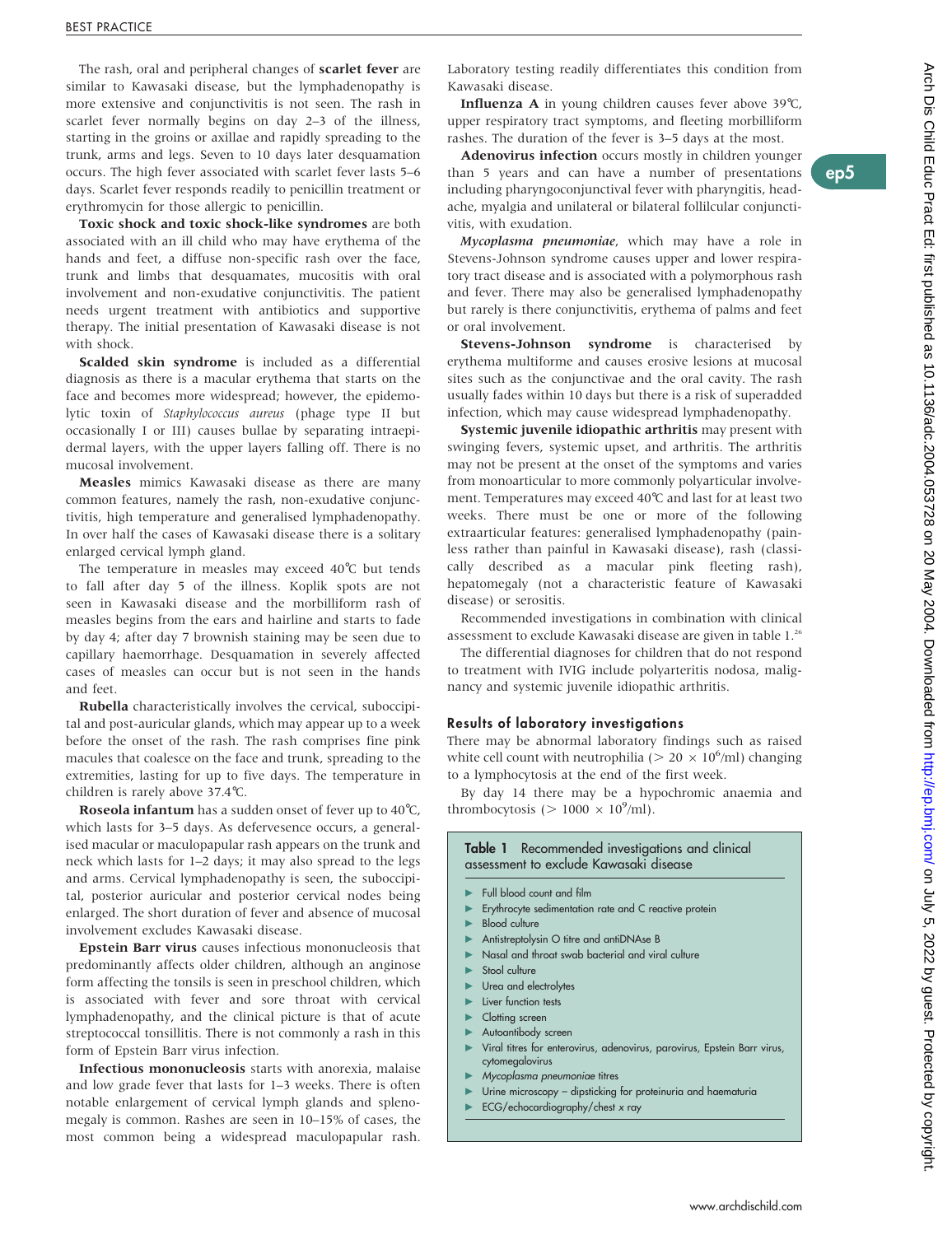# Complications of Kawasaki disease

- c Irritability and aseptic meningitis
- $\blacktriangleright$  Gallbladder hydrops
- $\triangleright$  Diarrhoea<br>  $\triangleright$  Henatitis **Hepatitis**

ep6

- $\triangleright$  Otitis media
- **Pancreatitis**
- $\blacktriangleright$  Myositis
- $\blacktriangleright$  Pericarditis and myocarditis
- Aneurysm formation can lead to peripheral gangrene, cerebral infarction and cardiac arterial aneurysm (this may lead to thrombosis, myocardial infarction and dysrhythmia)

Erythrocyte sedimentation rate is usually raised and C reactive protein and sterile pyuria and proteinuria can be detected. None of these tests is pathognomic of Kawasaki disease.

# CARDIAC COMPLICATIONS

Cardiac involvement may be detected clinically in the second week by a pericardial rub from pericarditis, gallop rhythm, or by heart failure due to myocarditis. The most common complication of concern is CAA formation and coronary artery dilation that occurs within 6–8 weeks of disease onset. The prevalence of CAA in untreated children is 18-23%.<sup>27</sup>

CAA is detected by echocardiography; this may also reveal pericardial effusion, mitral regurgitation (myocardial ischaemia affecting papillary muscle function) or left ventricular dysfunction. Angiography is the gold standard to determine the presence of subsequent coronary artery stenosis.

Recovery from CAA is seen clinically after the first month; however, risk of death is greatest within the first 60 days from coronary thrombosis and myocardial infarction.<sup>5</sup>

Mortality rates from Kawasaki disease vary from 0.08% in Japan to 3.7% in the UK. The differences in mortality have been attributed to advances in treatments and better recognition in Japan.<sup>26</sup>

About 50% of the coronary artery abnormalities regress within five years; mild CAA (3–4 mm in size) regress within two years. CAA  $> 8$  mm tend not to resolve.<sup>26</sup> Patients may have long term morbidity from coronary artery scarring, developing intimal thickening and accelerated atherosclerosis.<sup>28</sup> Evidence for this comes from a study of the response of the coronary arteries after Kawasaki disease to intracoronary injection of acetylcholine.<sup>29</sup> This study examined the coronary luminal response to  $15 \mu m$  of acetylcholine infused into either the right or left coronary arteries in 19 patients who had had Kawasaki disease. Matched control patients with congenital heart disease received the same dose. Normal vasodilation responses were seen in the controls and patients with angiographically normal vessels after Kawasaki disease; post-Kawasaki disease patients who had either persistent aneurysms or regressed aneurysms demonstrated no change or mild vasoconstriction to acetylcholine challenge. The study concluded that for patients with regressed or persistent aneurysms, the coronary arteries had residual impairment and so were predisposed to coronary atheroma development.

Early diagnosis and treatment of Kawasaki disease is important to prevent complications, reducing mortality and morbidity from this condition. The aim of treatment is to reduce the inflammatory process, so reducing the development of CAA and other vasculitic complications.

# CLINICAL GUIDELINE FOR THE MANAGEMENT OF KAWASAKI DISEASE IN UK

In 2002 a clinical guideline to aid UK paediatricians provided a clear flowchart, with evidence provided to justify the recommendations, of instructions for the management of Kawasaki disease (table 2). This is an important and helpful flowchart with evidence provided. Since the publication of this guideline there has been more published evidence, relating to the use of IVIG, aspirin and corticosteroids.

Prompt recognition and treatment is needed to reduce the UK mortality figures. Highlighting that incomplete cases can be treated is important as it has been suggested that incomplete cases may be more likely to develop more coronary anomalies that patients with complete Kawasaki disease.30 The basis for selecting infants in the guideline is presumably that Kawasaki disease has a peak incidence in this age group; the authors do recommend however that all incomplete cases are treated at the discretion of the admitting clinician so that older children can be managed according to the guideline.

# Aspirin

Aspirin has been considered beneficial in controlling pyrexia, conjunctivitis and mucositis.<sup>31</sup> <sup>32</sup> However, a Cochrane review on the use of aspirin<sup>33</sup> in Kawasaki disease failed to find any randomised controlled trials (RCTs). One of the papers<sup>34</sup> that did not state the method of randomisation (the author did not reply to requests for further details and so the paper was excluded) found that for patients treated with either IVIG 200 mg/kg daily for five days or IVIG 200 mg/kg/ plus aspirin 30–50 mg/kg/day for five days failed to show any difference in the incidence of CAA up to 30 days following disease onset.

The review also cites a quasi-randomised study<sup>35</sup> that failed to show a difference between CAA in high dose (100 mg/kg) and low dose (30 mg/kg) aspirin regimens at 14 days. The higher dose was associated with a reduction in the duration of fever by 2.2 days (3.87 to 0.5 days).

Two meta-analyses were also reviewed.<sup>36 37</sup> The Cochrane reviewers pointed out that both had methodological difficulties. In the first, none of the RCTs directly compared aspirin doses, aspirin versus placebo or IVIG, and IVIG and aspirin, and in the second retrospective and prospective RCTs comparing IVIG and aspirin had their data pooled to show that CAA was significantly lower at 30 and 60 days than with aspirin alone.

The Cochrane review concluded that until there are good quality RCTs, children with Kawasaki should continue to receive salicylate as part of their treatment regimen as there are no adverse effects reported in this group of children receiving salicylates in this dose range.

# Intravenous immune gamma globulin

A Cochrane review of the effect of IVIG on the incidence of CAA was published in 2003.<sup>38</sup> A significant decrease in new CAA in favour of treatment with IVIG compared with placebo was seen at 30 days (relative risk 0.74; 95% CI 0.61 to 0.90). If the children with CAA found at enrolment were excluded, there was an improved benefit in children receiving IVIG (RR 0.67; 95% CI 0.46 to 1.00). There was a trend towards benefit at 60 days with IVIG treatment.

There was a decrease in the number of new CAA using higher doses of IVIG; the meta-analysis of 400 mg/kg/day for five days compared with a single dose of 2 g/kg showed a significant reduction the CAA at 30 days (RR 4.47; 95% CI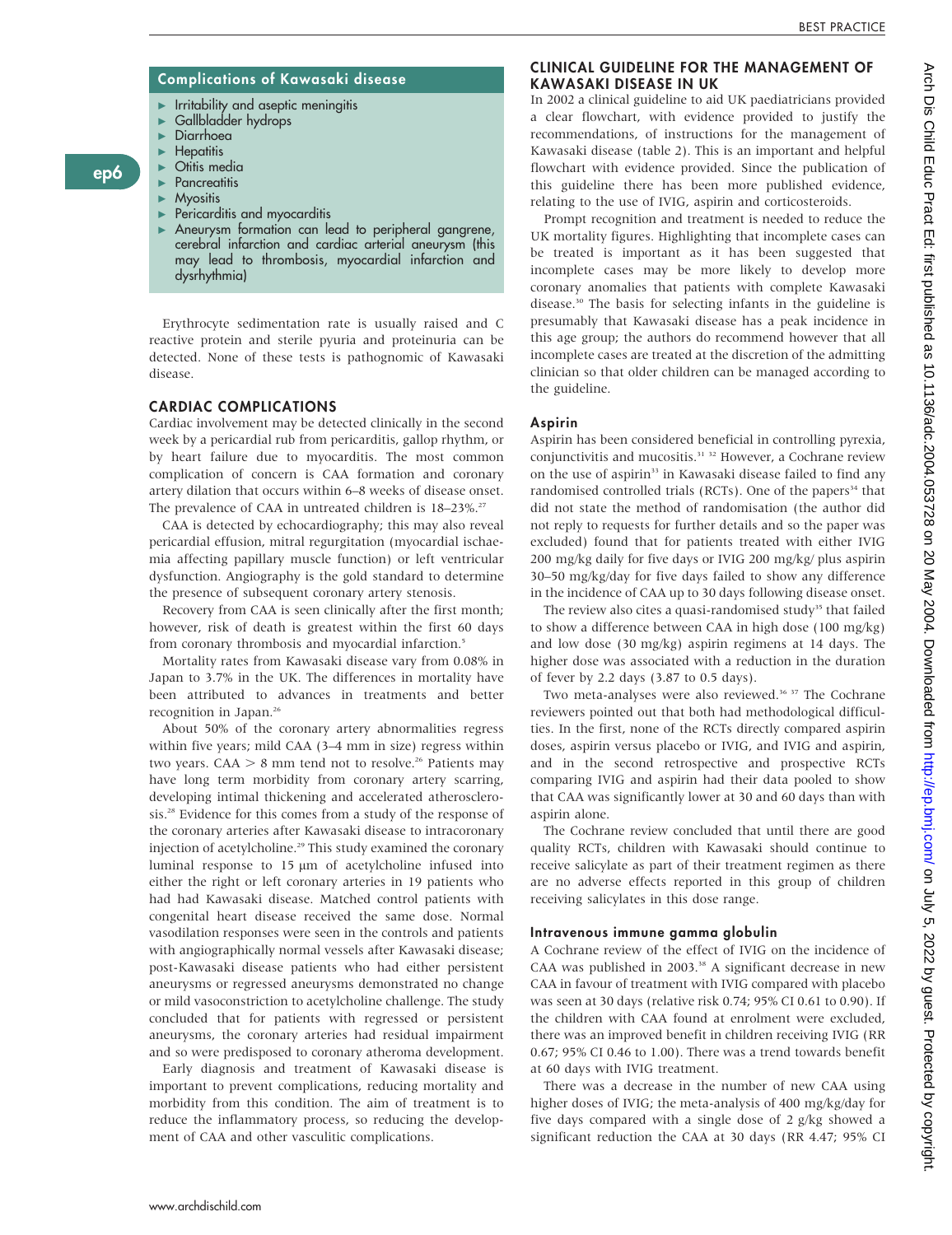| Establish diagnosis<br>(1) Complete Kawasaki disease (any age)<br>(2) Incomplete Kawasaki (<1 year)<br>IVIG 2 g/kg as a single infusion over 12 hours<br>Aspirin 30-50 mg/kg/day in 4 divided doses<br>Echocardiography and ECG |                                                                                                            | Aspirin 2-5 mg/kg/day when fever settled (disease defervescence) continuing for a minimum of 6 weeks               |
|---------------------------------------------------------------------------------------------------------------------------------------------------------------------------------------------------------------------------------|------------------------------------------------------------------------------------------------------------|--------------------------------------------------------------------------------------------------------------------|
| Disease defervescence<br>Repeat echocardiography at 2 and 6 weeks                                                                                                                                                               |                                                                                                            |                                                                                                                    |
| No CAA<br>Stop aspirin at 6 weeks<br>Lifelong follow up at least<br>every 2 years                                                                                                                                               | $CAA < 8$ mm, no stenoses<br>Continue aspirin<br>Repeat echocardiography and<br>ECG at 6 monthly intervals | $CAA > 8$ mm and/or stenoses<br>Lifelong aspirin 2-5 mg/kg/day<br>Consider warfarin                                |
|                                                                                                                                                                                                                                 | Discontinue aspirin if resolves                                                                            | Consider coronary aneurysm angiography<br>and exercise stress testing                                              |
|                                                                                                                                                                                                                                 | Consider exercise stress test if<br>multiple aneurysms                                                     | Repeat echocardiography and ECG at 6<br>monthly intervals                                                          |
|                                                                                                                                                                                                                                 | Specific advice on minimising<br>atheroma risk factors                                                     | Specific advice on minimising atheroma risk<br>factors                                                             |
|                                                                                                                                                                                                                                 | Lifelong follow up                                                                                         | Lifelong follow up                                                                                                 |
| Seek expert advice to consider:<br>Second dose of IVIG at 2 kg/kg/day<br>weaning over 6 weeks                                                                                                                                   | No disease defervescence within 48 hours, or disease recrudescence within 2 weeks                          | Pulsed methylprednisolone at 600 mg/m <sup>2</sup> twice daily for 3 days, or prednisolone 2 mg/kg/day once daily, |

1.55 to 12.86). The duration of the fever was also significant lessened with the higher dose.

There was no difference between the different types of preparation of IVIG used and no differences in the incidences of adverse effects in any group.

The conclusion of this Cochrane review was that Kawasaki disease should be treated with 2 g/kg single dose IVIG within 10 days of onset of disease, which is in accordance with the guideline. Similarly the finding that there may be benefit up to 60 days means that even children with a delayed diagnosis may benefit from treatment.

#### **Steroids**

A recent Cochrane review<sup>39</sup> found eight RCTs that compared corticosteroids with IVIG treatment but owing to methodological differences the results were not pooled and the reviewers commented that the quality of the RCTs was poor.

Three studies showed no difference between methylprednisolone and IVIG or aspirin in the incidence of CAA (RR 0.71 to 1.33; 95% CI 0.22 to 4.97). Four studies showed an increased morbidity with prednisolone compared with IVIG or aspirin (RR 1.5 to 7.00; 95% CI 0.64 to 55.87) and one had no data.

The incidence of coronary dilation was increased in five studies in the steroid arm (RR 1.24 to 9.00; 95% CI 0.64 to 69.74), there was no effect in one and two had a slight decrease compared with placebo (RR 0.8 to 0.89; 95% CI 0.19 to 3.37).

One study showed that aspirin and methylprednisolone reduced the course of fever; two further studies showed a small effect and the remaining five studies had no data.

The reviewers found that there was a tendency to increase CAA and coronary artery dilation although steroids may have shortened the duration of fever, hence 'we should choose steroid therapy in Kawasaki disease with more prudence'.

This indicates that better quality RCTs should be performed looking at the use of steroids in this disease and that the children who fail to respond to IVIG should be discussed with experts before starting methylprednisolone as indicated in the guideline. As seen in the differential diagnoses there are other diseases that are IVIG resistant.

#### Follow up

Correspondence following the publication of this guideline called into question the need for long term follow up given the limited resources in the UK National Health Service.<sup>40 41</sup> In reply, the guideline authors $42$  cited evidence that long term abnormalities of endothelial function was present years after the resolution of the illness<sup>43</sup> and called for the need to monitor these children as the long term cardiac risk is unknown.

Current evidence supports the use of the guideline in the UK, and the need for continued research into the aetiology, pathogenesis, epidemiology, and treatment of Kawasaki disease.

Thanks are due to Richmal Oates-Whitehead for providing valuable information and advice.

I K Maconochie was involved as a reviewer in Oates-Whitehead R, Baumer J, Haines L et al. Intravenous immunoglobulin for the treatment of Kawasaki disease in children (Cochrane Review). In: The Cochrane Library, Issue 4, 2003. Chichester: John Wiley & Sons, Ltd; and the Cochrane review of the use of salicylate for the treatment of Kawasaki disease in children.

# REFERENCES

- Kawasaki T. Acute febrile mucocutaneous syndrome with lymphoid involvement with specific desquamation of the toes and fingers in children. Jpn J Allerg 1967;16:178–222.
- 2 American Heart Association Committee on Rheumatic Fever, Endocarditis, and Kawasaki Disease. Diagnostic guidelines for Kawasaki disease. Am J Dis Child 1990;144:1218–9.
- 3 Rowley AH, Gonzalez CF, Giding SS, et al. Incomplete Kawasaki disease with
- coronary artery involvement. *J Pediatr* 1987;**110**:409–13.<br>4 **Harnden A**, Alves B, Sheikh A. Rising incidence of Kawasaki disease in
- England: analysis of hospital admission data. BMJ 2002;342:1424–5.
- 5 Dhillon R, Newton L, Rudd PT, et al. Management of Kawasaki disease in the British Isles. Arch Dis Child 1993;69:631-8.
- 6 Royle JA, Williams K, Elliott E, et al. Kawasaki disease in Australia, 1993–95. Arch Dis Child 1998;78:33–9.
- 7 Yanagawa H, Nakaruma Y, Yashiro M, et al. Incidence survey of Kawasaki disease in 1997 and 1998 in Japan. Pediatrics 2001;107:e33.

ep7